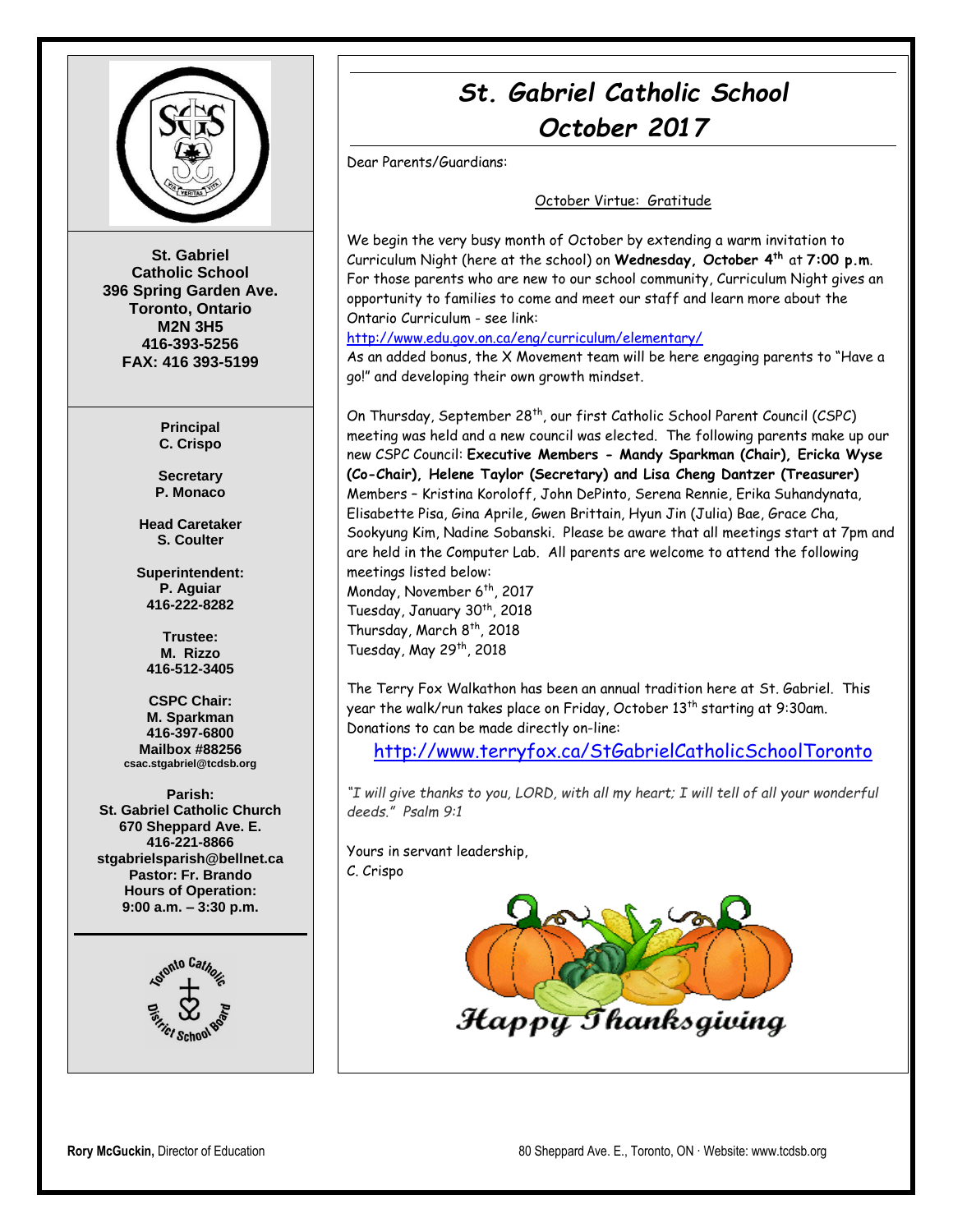#### **LITURGICAL CELEBRATIONS 2017-2018**



### **MONTHLY SCHOOL MASSES**

**Wednesday September 20th at 1:15 p.m. Mass of the Holy Spirit for Students Wednesday October 11th at 1:15 p.m. Thanksgiving Wednesday December 20th at 7:00 p.m. Family Advent Mass Wednesday January 18th at 1:15p.m. New Year Tuesday February 27th at 1:15 p.m. Feast of St. Gabriel Wednesday April 11th at 1:15 p.m. Easter Mass Wednesday June 27th - Mass on the Grass @ 10:00am**

### **LITURGY CELEBRATIONS at St. Gabriel School**

**Remembrance Day Service – Wed., Nov. 10th at 10:00am (at school)**

**Ash Wednesday – Wed. Feb. 14th at 10:00am (at school)**

**Stations of the Cross – Holy Thursday (at school)** 

**Confirmation – Sunday, May 20th @ 3pm First Communion – Sunday, May 27th @ 3pm Graduation – Friday, June 22 @ 6:30pm** 

## **ST. GABRIEL'S MASS TIMES AND YOUTH CHOIR**

St. Gabriel's Parish mass times: Saturday 4:30 Sunday 8:30, 10:30, 12:30

## **MONTHLY VIRTUES**

Monthly Virtues are celebrated by all TCDSB's schools. Throughout the year we will be recognizing students each month by honouring those students who have demonstrated the virtue of the month through their words and actions.

# **September – Hospitality**

October – Gratitude November – Peace December – Charity January – Courage February – Love March – Forgiveness April – Justice May – Compassion June – Faithfulness

The following students were recognized for their demonstration of **hospitality** … "whatever you did for one of the least of these brothers and sisters of mine, you did for me." Matthew 25:40

- **Rodric Yabut**
- **Ava Quadros**
- **Sarkis Agop**
- **Jasmine Kim**
- **Annie Kwak**
- **Brayden Marchak**
- **Pheonix Morgan**
- **Julia Izzo**
- **Sarie Kwak**
- **Narek Danielyan**
- **Timmy Fatukasi**
- **Adrien D'Silva**
- **Crysteen Calica**
- **Estela Victorine**
- **Janner Castelltort**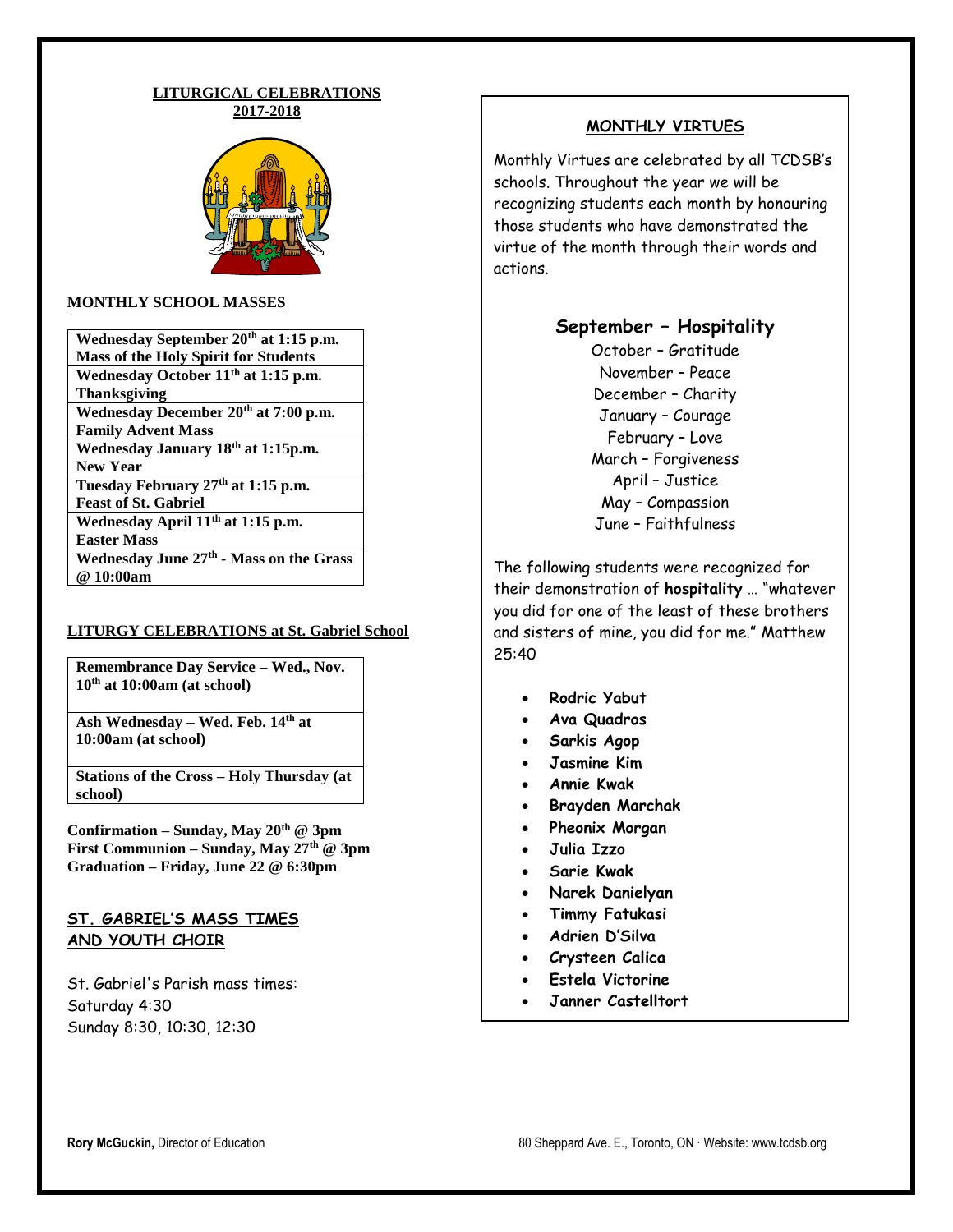# **ST. GABRIEL SCHOOL HOURS 2016-2017 SCHOOL YEAR**

**Start of School Day**: 9:00 a.m. **Morning Recess:** 10:42 a.m. to 10:57 a.m. **Lunch Hour**: **11:45 p.m. to 12:45 p.m. Afternoon Recess:** 2:10 p.m. to 2:25 p.m. **Dismissal:** 3:30 p.m.

### **SAFE SCHOOL ARRIVAL PROGRAM**

Please leave a message by calling the school at **416- 393-5256** when your child will be absent or late. Please make sure that all students who arrive late check in at the front office.

## **NUTRITION PROGRAM NEWS**

Dear St. Gabriel Families,

I hope you all had a great summer! Unfortunately, due to personal reasons I must resign as the Nutrition Coordinator at St. Gabriel. I thoroughly enjoyed being the Nutrition Coordinator for 3 happy years but now it is time to pass it on to someone else. I want to thank all the volunteers that helped assemble and create some amazing snacks to serve our precious students. Thank you supportive volunteers, I bow down my head to you all.

Also, thank you parents for your generous donations, students, teachers, Ms. Monaco, and Ms. Crispo for your support and feedback, making our program one of the best in the TCDSB.

See you all at school and in the neighborhood, God Bless our students and all the staff members! **Grace Cha** 

# **NUTRITION PROGRAM Volunteers Needed!**

Thank you to all the volunteers who have helped in the past. Please consider volunteering your time this year as well.



### **Sport Dates for St. Gabriel**

#2 - Cross Country

| <b>DATES</b>                           | LOCATION        |
|----------------------------------------|-----------------|
| Divisional: - Thursday, October 12     | Earl Bales Park |
| Regional: - Wednesday, October 18      | Earl Bales Park |
| City Championship: Tuesday, October 24 | Earl Bales Park |

# 3 - Intermediate Volleyball

| <b>DATES</b>                   | <b>LOCATION</b> |
|--------------------------------|-----------------|
| <b>Divisionals</b>             | TBD             |
| Boys - Tuesday, November 7     |                 |
| Girls - Thursday, November 9   |                 |
| Regionals                      | TBD             |
| Boys - Tuesday, November 14    |                 |
| Girls - Wednesday, November 15 |                 |
| City                           | TBA             |
| Boys - Tuesday, November 21    |                 |
| Girls - Wednesday, November 22 |                 |

# 4 - Junior Volleyball

| <b>DATES</b>                  | LOCATION |
|-------------------------------|----------|
| Boys - Monday, January 29     | TBD      |
| Girls - Wednesday, January 31 | TBD      |

# 5- Intermediate Basketball

| <b>DATES</b>                        | <b>LOCATION</b> |
|-------------------------------------|-----------------|
| <b>Divisionals</b>                  | <b>TBD</b>      |
| Boys - Wednesday February 21        |                 |
| Girls - Friday, February 23         |                 |
| Regionals                           | TBD             |
| Boys - Monday, February 26          |                 |
| Girls - Tuesday, February 27        |                 |
| <b>City Quarter and Semi Finals</b> |                 |
| Boys & Girls - Friday, March 2      |                 |
| City Championship                   |                 |
| Boys & Girls - Tuesday, March 6     |                 |

#6 - Junior Soccer

|                            | <b>DATES</b> |
|----------------------------|--------------|
| Boys - Tuesday, April 10   |              |
| Girls - Thursday, April 12 |              |

#7 - Track and Field

| <b>DATES</b>                           | LOCATION               |
|----------------------------------------|------------------------|
| Divisional: - Week of May 7 - 11       | <b>York University</b> |
| Regional: - Week of May 14 - 18        | <b>York University</b> |
| City Championship: - Wednesday, May 23 | Varsity Stadium        |

# 8 - Intermediate Soccer

| <b>DATES</b>                        | <b>LOCATION</b> |
|-------------------------------------|-----------------|
| <b>Divisionals</b>                  | TBD             |
| Boys - Wednesday, May 30            |                 |
| Girls - Thursday, May 31            |                 |
| Regionals                           | TBD             |
| Boys & Girls - Tuesday, June 5      |                 |
| Rain Date - Wednesday, June 6       |                 |
| <b>City Quarter and Semi Finals</b> | Centennial      |
| Boys & Girls - Monday, June 11      | Stadium         |
| City Championship                   | Centennial      |
| Boys & Girls - Thursday, June 14    | Stadium         |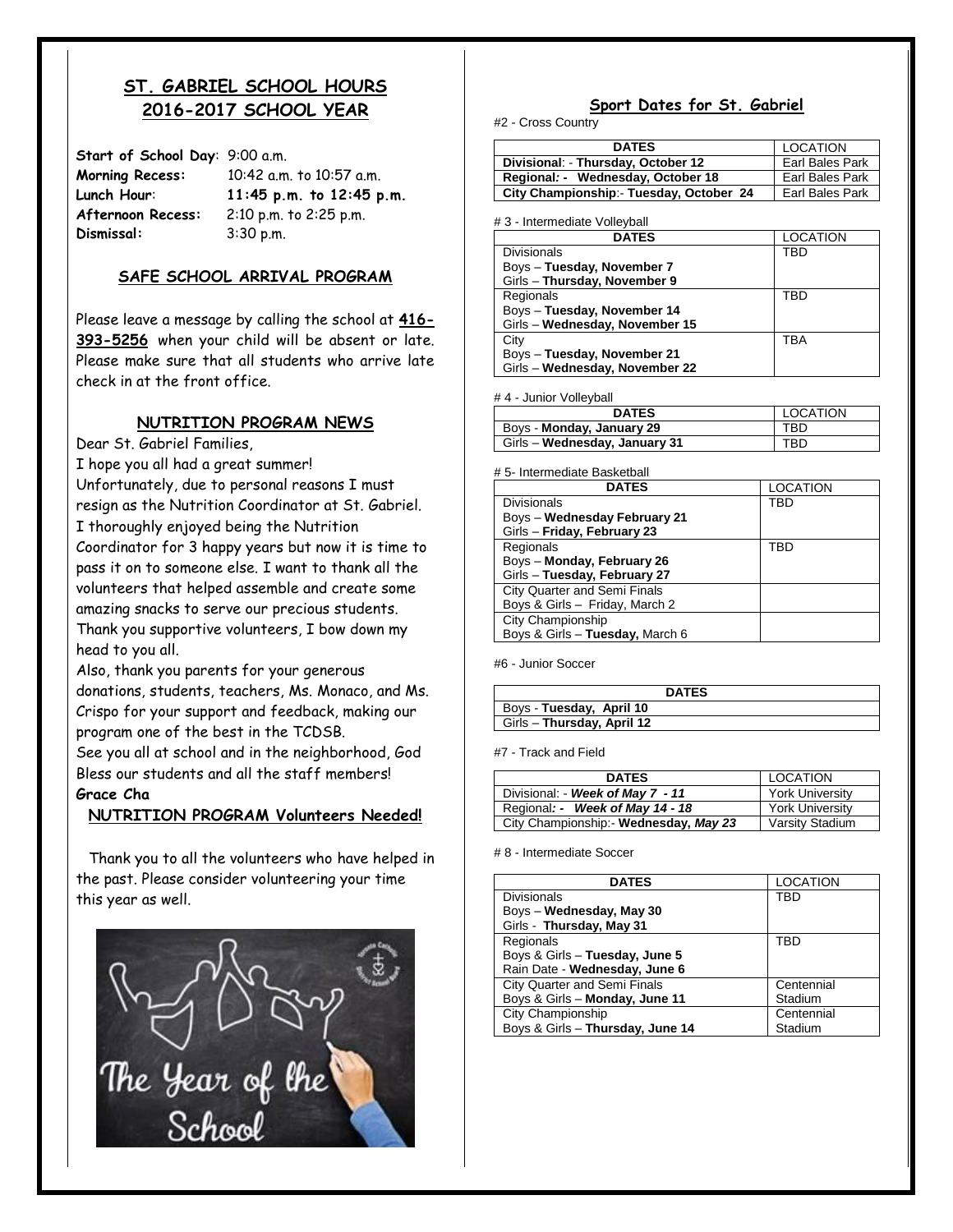| <b>TORONTO CATHOLIC</b><br>DISTRICT SCHOOL BOARD<br><b>TRUSTEES 2017-2018</b> |                                          |              |
|-------------------------------------------------------------------------------|------------------------------------------|--------------|
| Wards                                                                         |                                          |              |
| $1_{\cdot}$                                                                   | Joseph Martino                           | 416-512-3401 |
| 2.                                                                            | Ann Andrachuk                            | 416-512-3402 |
|                                                                               | 3. Sal Piccininni                        | 416-512-3403 |
|                                                                               | 4. Patrizia Bottoni                      | 416-512-3404 |
| 5 <sub>1</sub>                                                                | Maria Rizzo                              | 416-512-3405 |
| 6.                                                                            | Frank D'Amico,                           |              |
|                                                                               | Vice-Chair                               | 416-512-3406 |
| 7.                                                                            | Michael Del Grande                       | 416-512-3407 |
| 8.                                                                            | Garry Tanuan                             | 416-512-3408 |
| 9.                                                                            | Jo-Ann Davis                             | 416-512-3409 |
| 10 <sub>1</sub>                                                               | Barbara Poplawski                        | 416-512-3410 |
| 11.                                                                           | Angela Kennedy, Chair                    | 416-512-3411 |
| 12.                                                                           | Nancy Crawford<br>Rhea Carlisle          | 416-512-3412 |
|                                                                               | <b>Student Trustees</b><br>Joel Ndongmi, | 416-512-3413 |
|                                                                               | <b>Student Trustee</b>                   | 416-512-3417 |

# Parking at St. Gabriel

Please be aware that parking in the 'drop off' zone is not permitted. We kindly ask parents to drop off their children by stopping and letting children out of the car. Ms. Di Giulio has been monitoring the drop off zone and assisting students out of their cars. We have also asked older students to accompany younger students to their appropriate yards. If you wish to come into the school yard with your child, then please park on Clairtrell Rd. or Spring Garden Ave. Alternatively, parking on Hollywood Ave. and walking in through the path is also a good option but be aware that Hollywood PS starts at 8:30am and the street can be congested before 8:30am. Please do not park in the staff parking before 8:45am, as staff members are finding it difficult to find parking.



The X MOVEMENT team is coming to our school on Oct.  $3^{rd}$  to  $5^{th}$  including a parent engagement piece on the evening of October  $4<sup>th</sup>$  - Curriculum Night - you don't want to miss it!

Aussie X explores growth mindset through the Australian sports of footy, netball and cricket. The new physical skills challenge students to "Have a Go" at something new so they learn through adversity. Through the affirmation "Goodonya Mate" students celebrate each other's hard work and effort. **MOVEMENT**

Physical activity that makes you feel good, irrespective of ability.

**MINDFULNESS** 

Using reflection to become aware of self, other and the world around you. **MATESHIP** 

Building relationships through communication, equality and trust.